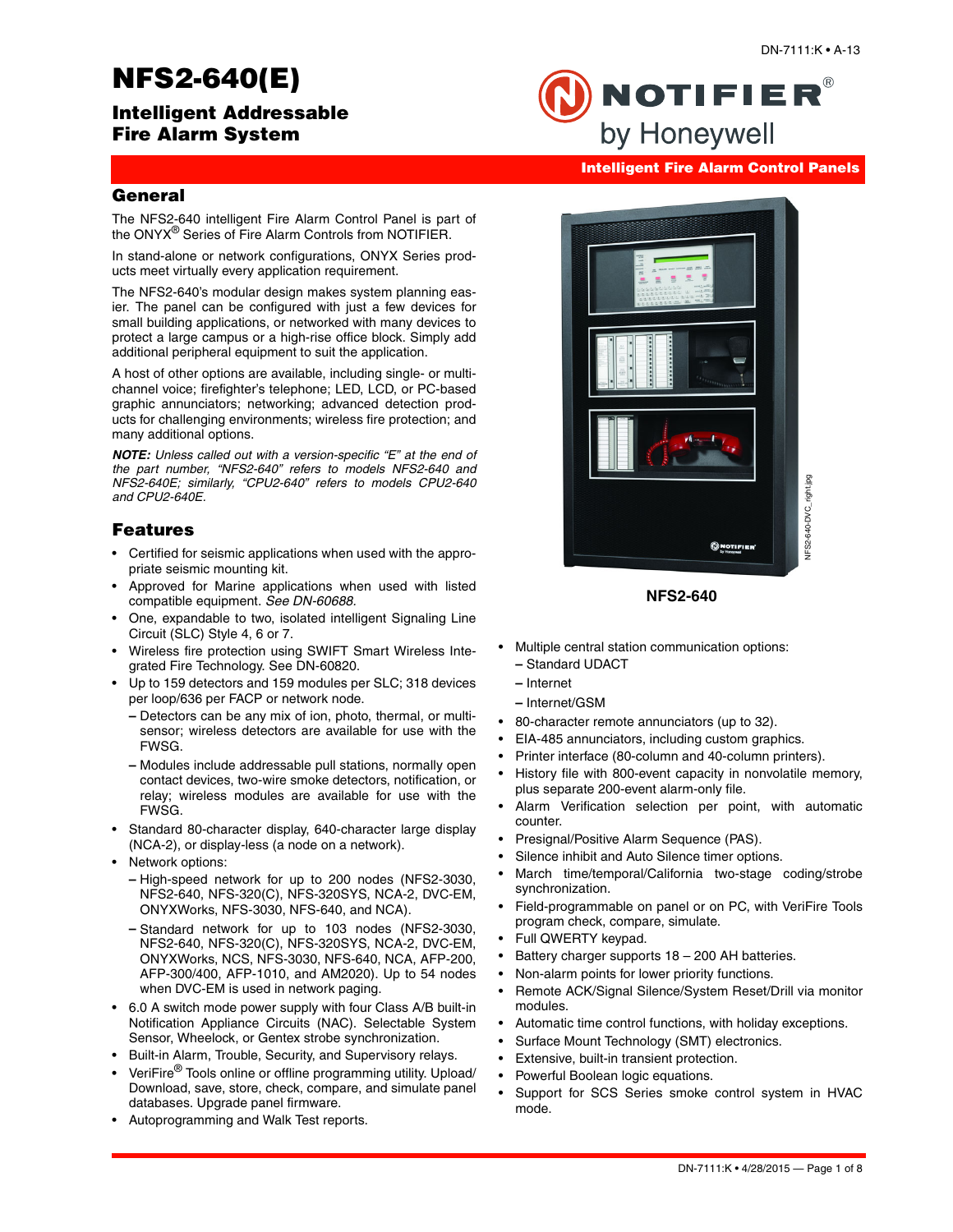### *NCA-2 AS PRIMARY DISPLAY*

- Backlit, 640-character display.
- Supports SCS Series smoke control system in FSCS mode when SCS is connected to the NCA-2 used as primary display.
- Supports DVC digital audio loop.
- Printer and CRT EIA-232 ports.
- EIA-485 annunciator and terminal mode ports.
- Alarm, Trouble, Supervisory, and Security relays.

### *FLASHSCAN*® *INTELLIGENT FEATURES*

- Polls up to 318 devices in less than two seconds.
- Activates up to 159 outputs in less than five seconds.
- Multicolor LEDs blink device address during Walk Test.
- Fully digital, high-precision protocol (U.S. Patent 5,539,389).
- Manual sensitivity adjustment up to nine levels.
- Pre-alarm ONYX intelligent sensing up to nine levels.
- Day/Night automatic sensitivity adjustment.
- Sensitivity windows:
- **Ion** 0.5 to 2.5%/foot obscuration.
- **Photo** 0.5 to 2.35%/foot obscuration.
- **Laser (VIEW**®**)** 0.02 to 2.0%/foot obscuration.
- **Acclimate Plus™** 0.5 to 4.0%/foot obscuration.
- **IntelliQuad™** 1.0 to 4.0%/foot obscuration.
- **IntelliQuad™ PLUS** 1.0 to 4.0%/foot obscuration
- Drift compensation (U.S. Patent 5,764,142).
- Degraded mode in the unlikely event that the CPU2-640 microprocessor fails, FlashScan detectors revert to degraded operation and can activate the CPU2-640 NAC

circuits and alarm relay. Each of the four built-in panel circuits includes a Disable/Enable switch for this feature.

- Multi-detector algorithm involves nearby detectors in alarm decision (U.S. Patent 5,627,515).
- Automatic detector sensitivity testing (NFPA-72 compliant).
- Maintenance alert (two levels).
- Self-optimizing pre-alarm.

### *FSL-751 (VERY INTELLIGENT EARLY WARNING) SMOKE DETECTION TECHNOLOGY*

- Advanced ONYX intelligent sensing algorithms differentiate between smoke and non-smoke signals (U.S. Patent 5,831,524).
- Addressable operation pinpoints the fire location.
- Early warning performance comparable to the best aspiration systems at a fraction of the lifetime cost.

#### *FAPT-851 ACCLIMATE PLUS*

### *LOW-PROFILE INTELLIGENT MULTI-SENSOR*

- Detector automatically adjusts sensitivity levels without operator intervention or programming. Sensitivity increases with heat.
- Microprocessor-based technology; combination photo and thermal technology.
- Low-temperature warning signal at  $40^{\circ}F \pm 5^{\circ}F$  (4.44 $^{\circ}C \pm 5^{\circ}F$ 2.77°C).

# *FSC-851 INTELLIQUAD*

### *ADVANCED MULTI-CRITERIA DETECTOR*

- Detects all four major elements of a fire (smoke, heat, CO, and flame).
- Automatic drift compensation of smoke sensor and CO cell.
- High nuisance-alarm immunity.

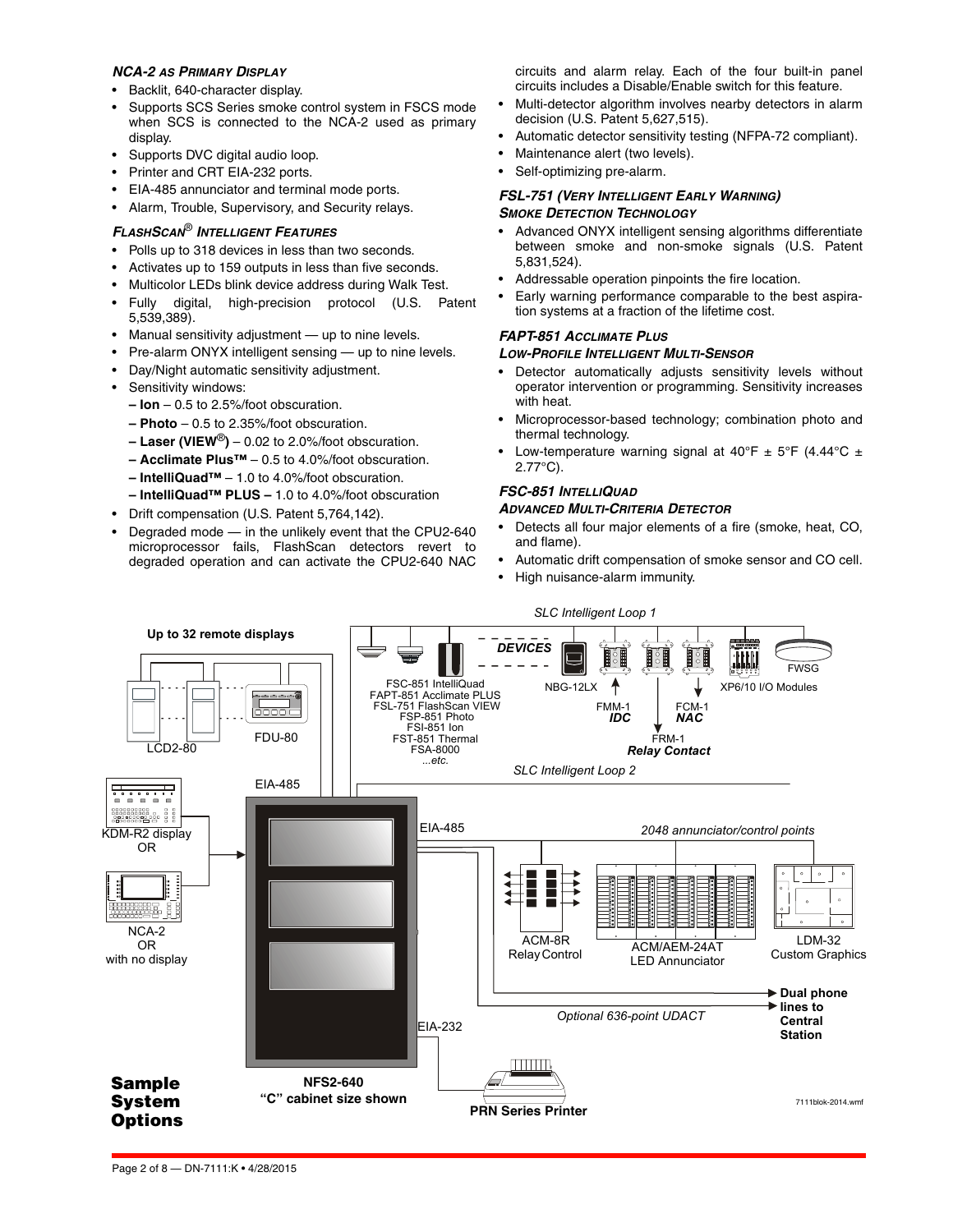# *INTELLIGENT FAAST*® *DETECTORS FSA-5000, FSA-8000, AND FSA-20000*

- Connects directly to the SLC loop of compatible ONYX series panels.
- Provides five event thresholds that can be individually programmed with descriptive labels for control-by-event programming; uses five detector addresses.
- Uses patented particle separator and field-replaceable filter to remove contaminants.
- Advanced algorithms reject common nuisance conditions
- FSA-5000 covers 5,000 square feet through one pipe.
- FSA-8000 covers 8,000 square feet through one pipe.
- FSA-20000 covers 28,800 square feet through one to four pipes.

# *FCO-851 INTELLIQUAD***™ PLUS**

# *ADVANCED MULTI-CRITERIA FIRE/CO DETECTOR*

- Detects all four major elements of a fire.
- Separate signal for life-safety CO detection.
- Optional addressable sounder base for Temp-3 (fire) or Temp-4 (CO) tone.
- Automatic drift compensation of smoke sensor and CO cell.
- High nuisance-alarm immunity.

### *SWIFT WIRELESS*

- Self-healing mesh wireless protocol.
- Each SWIFT Gateway supports up to 50 devices: 1 wireless gateway and up to 49 SWIFT devices.
- Up to 4 wireless gateways can be installed with overlapping network coverage.

### *RELEASING FEATURES*

- Ten independent hazards.
- Sophisticated cross-zone (three options).
- Delay timer and Discharge timers (adjustable).
- Abort (four options).
- Low-pressure CO2 listed.

# *DIGITAL VOICE AND TELEPHONE FEATURES*

- Up to eight channels of digital audio.
- 35, 50, 75, and 100/125 watt digital amplifiers (DAA2/DAX series and DS series; NCA-2 required as primary display).
- Solid-state digital message generation.
- Firefighter telephone option.
- 30- to 120-watt high-efficiency amplifiers (AA Series).
- Backup tone generator and amplifier option.
- NFS2-640 can also integrate with the FirstCommand Emergency Communications System. *See DN-60772.*

# *HIGH-EFFICIENCY OFFLINE SWITCHING 3.0 A POWER SUPPLY (6.0 A IN ALARM)*

- 120 VAC (NFS2-640); 240 VAC (NFS2-640E).
- Displays battery current/voltage on panel (with display).

# **FlashScan, Exclusive World-Leading Detector Protocol**

At the heart of the NFS2-640 is a set of detection devices and device protocol — FlashScan (U.S. Patent 5,539,389). FlashScan is an all-digital protocol that gives superior precision and high noise immunity.

In addition to providing quick identification of an active input device, this protocol can also activate many output devices in a fraction of the time required by competitive protocols. This high speed also allows the NFS2-640 to have the largest device per loop capacity in the industry — 318 points — yet every input and output device is sampled in less than two seconds. The

microprocessor-based FlashScan detectors have bicolor LEDs that can be coded to provide diagnostic information, such as device address during Walk Test.

# **ONYX Intelligent Sensing**

Intelligent sensing is a set of software algorithms that provides the NFS2-640 with industry-leading smoke detection capability. These complex algorithms require many calculations on each reading of each detector, and are made possible by the high-speed microcomputer used by the NFS2-640.

**Drift Compensation and Smoothing:** Drift compensation allows the detector to retain its original ability to detect actual smoke, and resist false alarms, even as dirt accumulates. It reduces maintenance requirements by allowing the system to automatically perform the periodic sensitivity measurements required by NFPA 72. Smoothing filters are also provided by software to remove transient noise signals, such as those caused by electrical interference.

**Maintenance Warnings:** When the drift compensation performed for a detector reaches a certain level, the performance of the detector may be compromised, and special warnings are given. There are three warning levels: (1) Low Chamber value; (2) Maintenance Alert, indicative of dust accumulation that is near but below the allowed limit; (3) Maintenance Urgent, indicative of dust accumulation above the allowed limit.

**Sensitivity Adjust:** Nine sensitivity levels are provided for alarm detection. These levels can be set manually, or can change automatically between day and night. Nine levels of pre-alarm sensitivity can also be selected, based on predetermined levels of alarm. Pre-alarm operation can be latching or self-restoring, and can be used to activate special control functions.

**Self-Optimizing Pre-Alarm:** Each detector may be set for "Self-Optimizing" pre-alarm. In this special mode, the detector "learns" its normal environment, measuring the peak analog readings over a long period of time, and setting the pre-alarm level just above these normal peaks.

**Cooperating Multi-Detector Sensing:** A patented feature of ONYX intelligent sensing is the ability of a smoke sensor to consider readings from nearby sensors in making alarm or pre-alarm decisions. Without statistical sacrifice in the ability to resist false alarms, it allows a sensor to increase its sensitivity to actual smoke by a factor of almost two to one.

# **Field Programming Options**

**Autoprogram** is a timesaving feature. The FACP "learns" what devices are physically connected and automatically loads them in the program with default values for all parameters. Requiring less than one minute to run, this routine allows the user to have almost immediate fire protection in a new installation, even if only a portion of the detectors are installed.

**Keypad Program Edit (with KDM-R2)** The NFS2-640, like all NOTIFIER intelligent panels, has the exclusive feature of program creation and editing capability from the front panel keypad, while continuing to provide fire protection. The architecture of the NFS2-640 software is such that each point entry carries its own program, including control-by-event links to other points. This allows the program to be entered with independent per-point segments, while the NFS2-640 simultaneously monitors other (already installed) points for alarm conditions.

VeriFire® Tools is an offline programming and test utility that can greatly reduce installation programming time, and increase confidence in the site-specific software. It is Windows®-based and provides technologically advanced capabilities to aid the installer. The installer may create the entire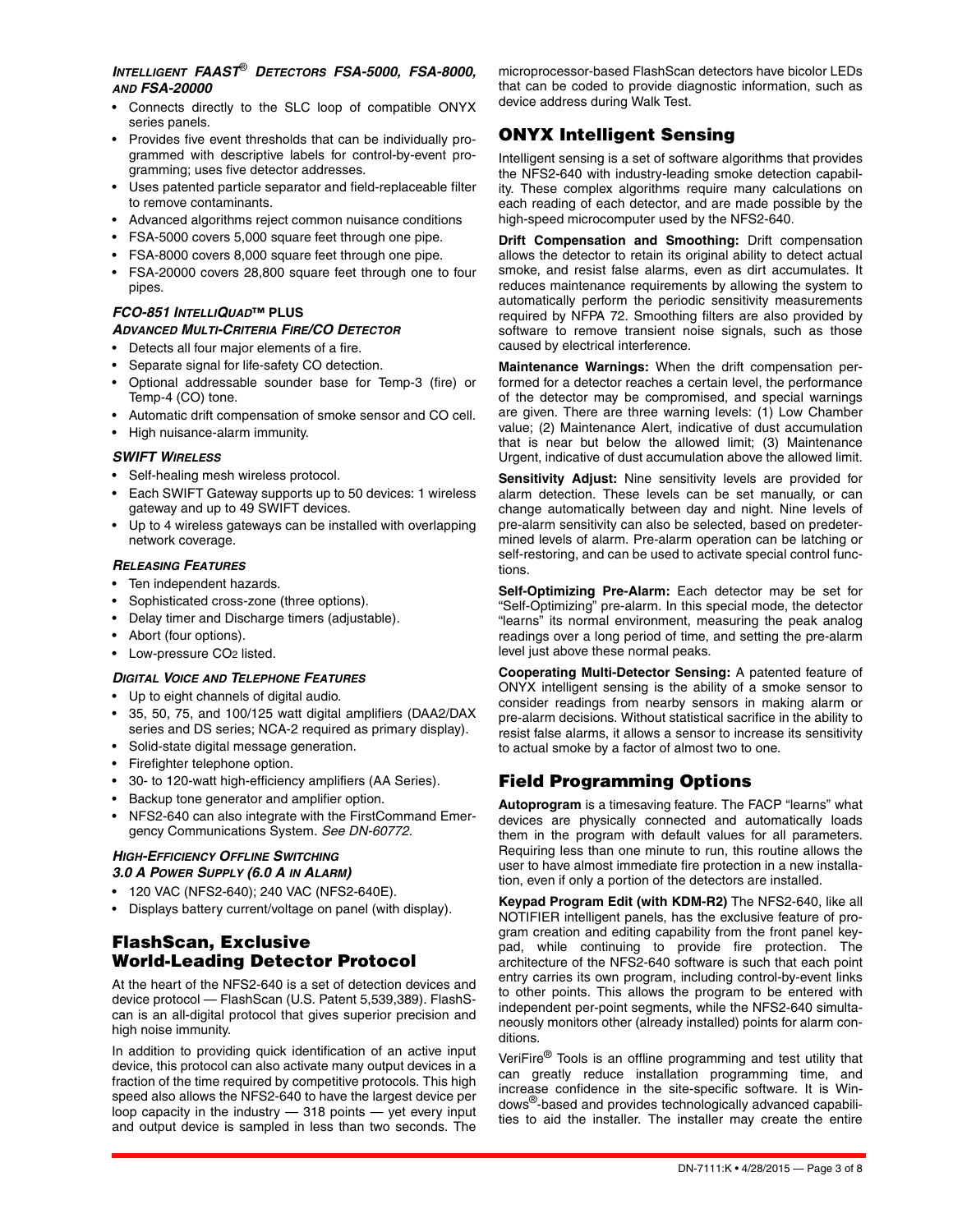program for the NFS2-640 in the comfort of the office, test it, store a backup file, then bring it to the site and download from a laptop into the panel.

# **Placement of Equipment in Chassis and Cabinet**

The following guidelines outline the NFS2-640's flexible system design.

**Rows:** The first row of equipment in the cabinet mounts in the chassis shipped with the FACP. Mount the second, third, or fourth rows of equipment in a CHS-4 series chassis or, for Digital Voice Command products, in CA-1 or CA-2. (For DVC-EM and DAA2/DAX components see *DVC Manual*; for DS series components see *DS-AMP Manual*; for DVC-AO applications, see *AA Series Installation Manual*). Other options are available; see your panel's installation manual.

**Wiring:** When designing the cabinet layout, consider separation of power-limited and non-power-limited wiring as discussed in the *NFS2-640 Installation Manual*.

**Positions:** A chassis offers four basic side-by-side positions for components; the number of modules that can be mounted in each position depends on the chassis model and the size of the individual module. There are a variety of standoffs and hardware items available for different combinations and configurations of components.

It is critical that all mounting holes of the NFS2-640 are secured with a screw or standoff to ensure continuity of Earth Ground.

**Layers:** The control panel's chassis accepts four layers of equipment, including the control panel. The CPU2-640 fills three positions (left to right) in the first-installed layer (the back of the chassis); its integral power supply occupies the center two positions in the next two layers; the optional display occupies (the left) two positions at the front, flush with the door. Some equipment, such as the NCA-2, may be mounted in the dress panel directly in front of the control panel. The NCA-2 can be used as a primary display for the NFS2-640 (use NCA/ 640-2-KIT) by directly connecting their network ports (required in Canadian stand-alone applications); see NCA-2 data sheet for mounting options *(DN-7047)*.

**Expansion:** Installing an LEM-320 Loop Expander Module adds a second SLC loop to the control panel. The LEM-320 is mounted onto the CPU2-640, occupying the middle-right, second (back) slot on the chassis.

**Networking:** If networking two or more control panels, each unit requires a Network Communication Module or High-Speed Network Communication Module. (HS-NCM can support two nodes; see "Networking Options" on page 5). These modules can be installed in any option board position (see manual), and additional option boards can be mounted in front of the network communication modules.

# **KDM-R2 Controls and Indicators**

**Program Keypad:** QWERTY type *(keyboard layout, see figure)*.

**12 LED indicators:** Power; Fire Alarm; Pre-Alarm; Security; Supervisory; System Trouble; Signals Silenced; Points Disabled; Control Active; Abort; Pre-Discharge; Discharge.

**Keypad Switch Controls:** Acknowledge/Scroll Display; Signal Silence; Drill; System Reset; Lamp Test.

**LCD Display:** 80 characters (2 x 40) with long-life LED backlight.

# **Product Line Information**

- "Configuration Guidelines" on page 4
- "Networking Options" on page 5
- "Auxiliary Power Supplies and Batteries" on page 5
- "Audio Options" on page 5
- "Compatible Devices, EIA-232 Ports" on page 5
- "Compatible Devices, EIA-485 Ports" on page 5
- "Compatible Intelligent Devices" on page 6
- "Enclosures, Chassis, and Dress Plates" on page 7
- "Other Options" on page 7

### *CONFIGURATION GUIDELINES*

*Stand-alone and network systems require a main display. On systems with one FACP (one CPU2-640/-640E), display options are the KDM-R2 or the NCA-2. On network systems (two or more networked fire panel nodes), at least one NCA-2, NCS, or ONYXWorks annunciation device is required. Other options listed as follows;* 

**KDM-R2:** 80-character backlit LCD display with QWERTY programming and control keypad. Order two BMP-1 blank modules and DP-DISP2 mounting plate separately. *Requires top row of a cabinet. Required for each stand-alone 80-character display system. The KDM-R2 may mount in network nodes to display "local" node information as long as at least one NCA*-*2 or NCS/ONYXWorks network display is on the system to display network information. (Non-English versions also available: KDM-R2-FR, KDM-R2-PO, KDM-R2-SP.)*

**NCA-2:** Network Control Annunciator, 640 characters. On single *CPU2-640/-640E* systems, the optional NCA-2 can be used as the Primary Display for the panel and connects directly to the *CPU2-640/-640E*. On network systems (two or more networked fire panel nodes), one network display (either NCA-2 or NCS*/ONYXWorks*) is required for every system. On network systems, the NCA-2 connects to (and requires) a standard Network Communication Module or High-Speed Network Communication Module. Mounts in a row of FACP node or in two annunciator positions. Mounting options include the DP-DISP2, ADP-4B, or in an annunciator box, such as the ABS-2D. In CAB-4 top-row applications, a DP-DISP2 and two BMP-1 blank modules are required for mounting. Required for NFS2-640 applications employing the DVC-EM with DAL devices. Non-English versions are available. For marine applications, order NCA-2-M; for non-English Marine applications, order NCA-2-M and the appropriate KP-KIT-XX. *See DN-7047.*

**CPU2-640:** Central processing unit (CPU) with integral 3.0 A (6.0 A in alarm) power supply for an NFS2-640 system. Includes control panel factory-mounted on a chassis; one Signaling Line Circuit expandable to two; documentation kit. *Order one per system or as necessary (up to 103 network nodes) on a network system. (Non-English versions also available: CPU2-640-FR, CPU2-640-PO, CPU2-640-SP.)* 

**CPU2-640E:** Same as CPU2-640 but requires 240 VAC, 1.5 A, (3.0 A in alarm). *(Non-English versions also available: CPU2- 640E-PO, CPU2-640E-SP.)* 

**NCA/640-2-KIT:** Bracket installation kit required to mount NCA-2 to the CPU2-640/-640E's standard chassis.

**DP-DISP2:** Dress panel for top row in cabinet with CPU2-640/ 640E installed.

**ADP2-640:** Dress panel for middle rows with CPU2-640/640E.

**BMP-1:** Blank module for unused module positions.

**BP2-4:** Battery plate, required.

**LEM-320:** Loop Expander Module. Expands each NFS2-640 to two Signaling Line Circuits. *See DN-6881.*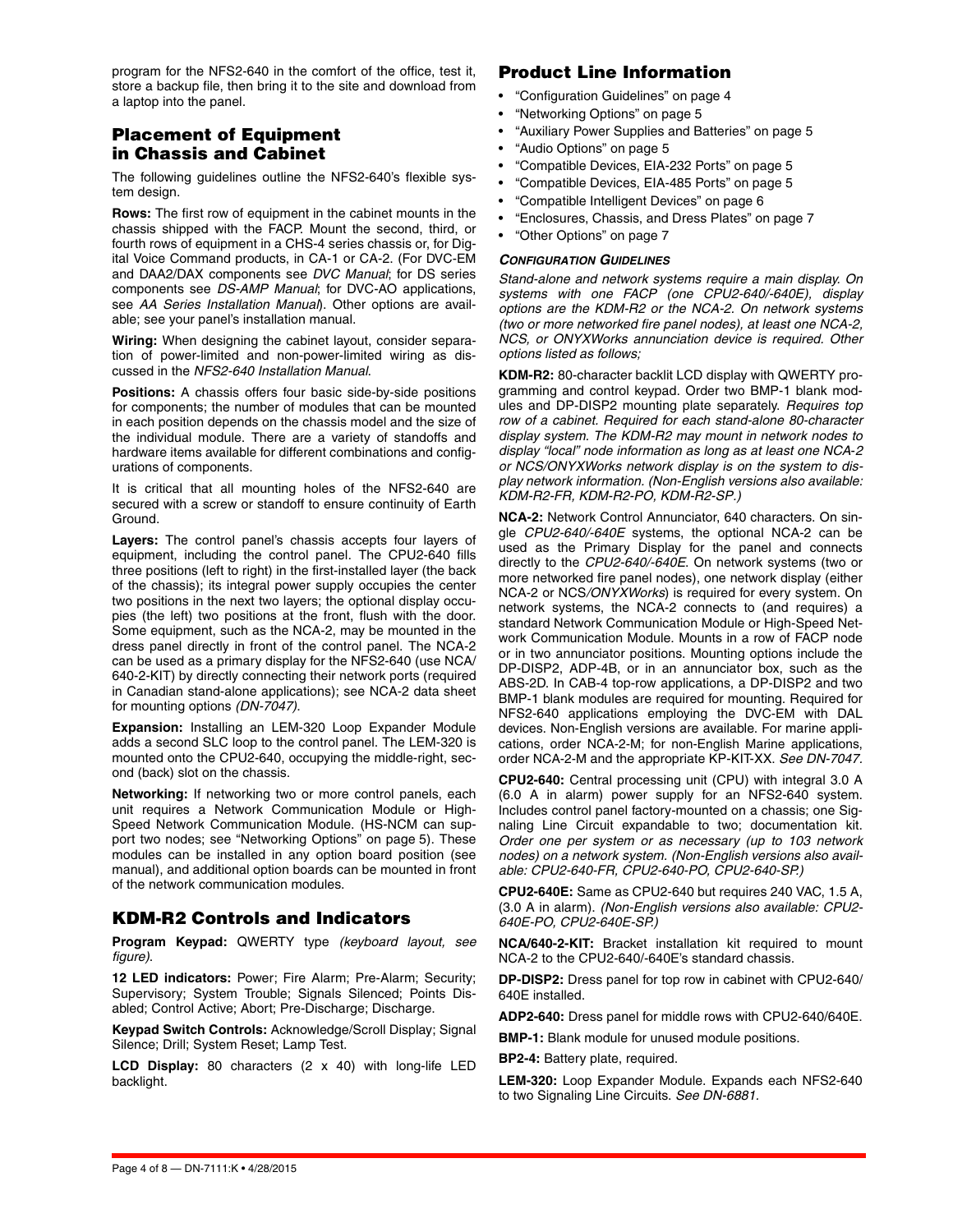#### *NETWORKING OPTIONS*

**NCM-W, NCM-F:** Standard Network Communications Modules. Wire and multi-mode fiber versions available. *See DN-6861*.

**HS-NCM-W/MF/SF/WMF/WSF/MFSF:** High-speed Network Communications Modules that can connect to two nodes. Wire, single-mode fiber, multi-mode fiber, and media conversion models are available. *See DN-60454.*

**RPT-W, RPT-F, RPT-WF:** Standard-network repeater board with wire connection (RPT-W), multi-mode fiber connection (RPT-F), or allowing a change in media type between wire and fiber (RPT-WF). Not used with high-speed networks. *See DN-6971.* 

**ONYXWorks:** UL-listed graphics PC workstation, software, and computer hardware. *See DN-7048 for specific part numbers.*

**NFN-GW-EM-3:** NFN Gateway, embedded. (Replaces NFN-GW-EM.) *See DN-60499.* 

**NWS-3: NOTI•FIRE•NET™** Web Server. *See DN-6928.*

**CAP-GW:** Common Alerting Protocol Gateway. *See DN-60576.* 

**VESDA-HLI-GW:** VESDAnet high-level interface gateway. *See DN-60753.*

**LEDSIGN-GW:** UL-listed sign gateway. Interfaces with classic and high-speed NOTI•FIRE•NET networks through the NFN Gateway. *See DN-60679.* 

**OAX2-24V:** UL-listed LED sign, used with LEDSIGN-GW. *See DN-60679.* 

#### *AUXILIARY POWER SUPPLIES AND BATTERIES*

**ACPS-610:** 6.0 A or 10.0 A addressable charging power supply. *See DN-60244.*

**APS2-6R:** Auxiliary Power Supply. Provides up to 6.0 amperes of power for peripheral devices. Includes battery input and transfer relay, and overcurrent protection. Mounts on two of four positions on a CHS-4L or CHS-4 chassis. *See DN-5952.* 

**FCPS-24S6/S8:** Remote 6 A and 8 A power supplies with battery charger. *See DN-6927.* 

**BAT Series:** Batteries. NFS2-640 uses two 12 volt, 18 to 200 AH batteries. *See DN-6933.* 

#### *AUDIO OPTIONS*

*NOTE: For mounting hardware, see "Enclosures, Chassis, and Dress Plates" on page 7 and peripheral data sheets.* 

**DVC-EM:** Digital Voice Command, digital audio processor with message storage for up to 32 minutes of standard quality (4 minutes at high quality) digital audio. Capable of playing up to eight simultaneous messages when used with Digital Audio Loop (DAL) devices. *See DN-7045.*

**DVC-RPU**: Digital Voice Command Remote Paging Unit for use with DVC-EM. Includes the keypad/display. *See DN-60726.* 

**DS-DB**: Digital Series Distribution Board, provides bulk amplification capabilities to the DVC-EM while retaining digital audio distribuition capabilities. Can be configured with up to four DS-AMPs, supplying high-level risers spread throughout an installation. *See DN-60565.*

**DVC-KD:** DVC-EM keypad for local annunciation and controls; status LEDs and 24 user-programmable buttons. *See DN-7045.*

**DS-AMP/E**: 125W, 25 VRMS, or 100W, 70VRMS. 70VRMS requires DS-XF70V step-up transformer. Digital Series Amplifier, part of the DS-DB system. *See DN-60663.*

**DS-RFM, DS-FM, DS-SFM**: Fiber conversion modules for DVC-EM, DS-DB distribution board, and DAX and DAA2 Series amplifiers. *See DN-60633.*

**DVC-AO:** DVC Analog Output board provides four analog output circuits for use with AA Series amplifiers. Four-channel operation supported. *See DN-7045.*

**DAA2-5025(E):** 50W, 25 Vrms Digital Audio Amplifier assembly with power supply; includes chassis. *See DN-60556.*

**DAA2-5070(E):** 50W, 70.7 Vrms Digital Audio Amplifier assembly with power supply; includes chassis. *See DN-60556.* 

**DAA2-7525(E):** 75W, 25 Vrms digital audio amplifier assembly with power supply; includes chassis. *See DN-60556.* 

**DAX-3525(E):** 35W, 25 Vrms Digital Audio Amplifier assembly with power supply, includes chassis. *See DN-60561.* 

**DAX-3570(E):** 35W, 70.7 Vrms Digital Audio Amplifier assembly with power supply, includes chassis. *See DN-60561.* 

**DAX-5025(E):** 50W, 25 Vrms Digital Audio Amplifier assembly with power supply, includes chassis. *See DN-60561.* 

**DAX-5070(E):** 50W, 70.7 Vrms Digital Audio Amplifier assembly with power supply, includes chassis. *See DN-60561.* 

**TELH-1:** Firefighter's Telephone Handset for use with the DVC-EM when mounted in the CA-2 chassis. *See DN-7045.*

**CMIC-1:** Optional microphone and microphone well assembly used with the CA-1 chassis.

**RM-1/RM-1SA:** Remote microphone assemblies, mount on ADP-4 (RM-1) dress panel or CAB-RM/-RMR (RM-1SA) stand-alone cabinets. *See DN-6728.* 

**AA-30:** Audio Amplifier, 30 watts, 25 Vrms. Includes amplifier and audio input supervision, backup input, and automatic switchover, power supply, cables. *See DN-3224.*

**AA-120/AA-100:** Audio Amplifier provides up to 120 watts of 25 VRMS audio power for the NFS-640. The amplifier contains an integral chassis for mounting to a CAB-B4, -C4, or -D4 backbox (consumes one row). Switch-mode power. Includes audio input and amplified output supervision, backup input, and automatic switchover to backup tone. Order the AA-100 for 70.7 VRMS systems and 100 watts of power. *See DN-3224.*

**DAA Series Digital Audio Amplifiers**: Legacy DAA Series amplifiers are compatible with DVC-EM systems running SR4.0. For specific information on DAA-50 series amplifiers, refer to DN-7046. For information on DAA-7525 Series, refer to DN-60257.

**NFC-25/50:** 25 watt, 25 VRMS, emergency Voice Evacuation Control Panel (VECP) with integral commercial microphone, digital message generator, and single-/dual-channel Class A or Class B speaker circuits. *See DN-60772.*

#### *COMPATIBLE DEVICES, EIA-232 PORTS*

**PRN-6:** 80-column printer. *See DN-6956.* 

**PRN-7:** 80-column printer. *See DN-60897.* 

**VS4095/5:** Printer, 40-column, 24V. Mounted in external backbox. *See DN-3260.* 

**DPI-232:** Direct Panel Interface, specialized modem for extending serial data links to remotely located FACPs and/or peripherals. *See DN-6870.* 

#### *COMPATIBLE DEVICES, EIA-485 PORTS*

**ACM-24AT:** ONYX Series ACS annunciator – up to 96 points of annunciation with Alarm or Active LED, Trouble LED, and switch per circuit. Active/Alarm LEDs can be programmed (by powered-up switch selection) by point to be red, green, or yellow; the Trouble LED is always yellow. *See DN-6862.*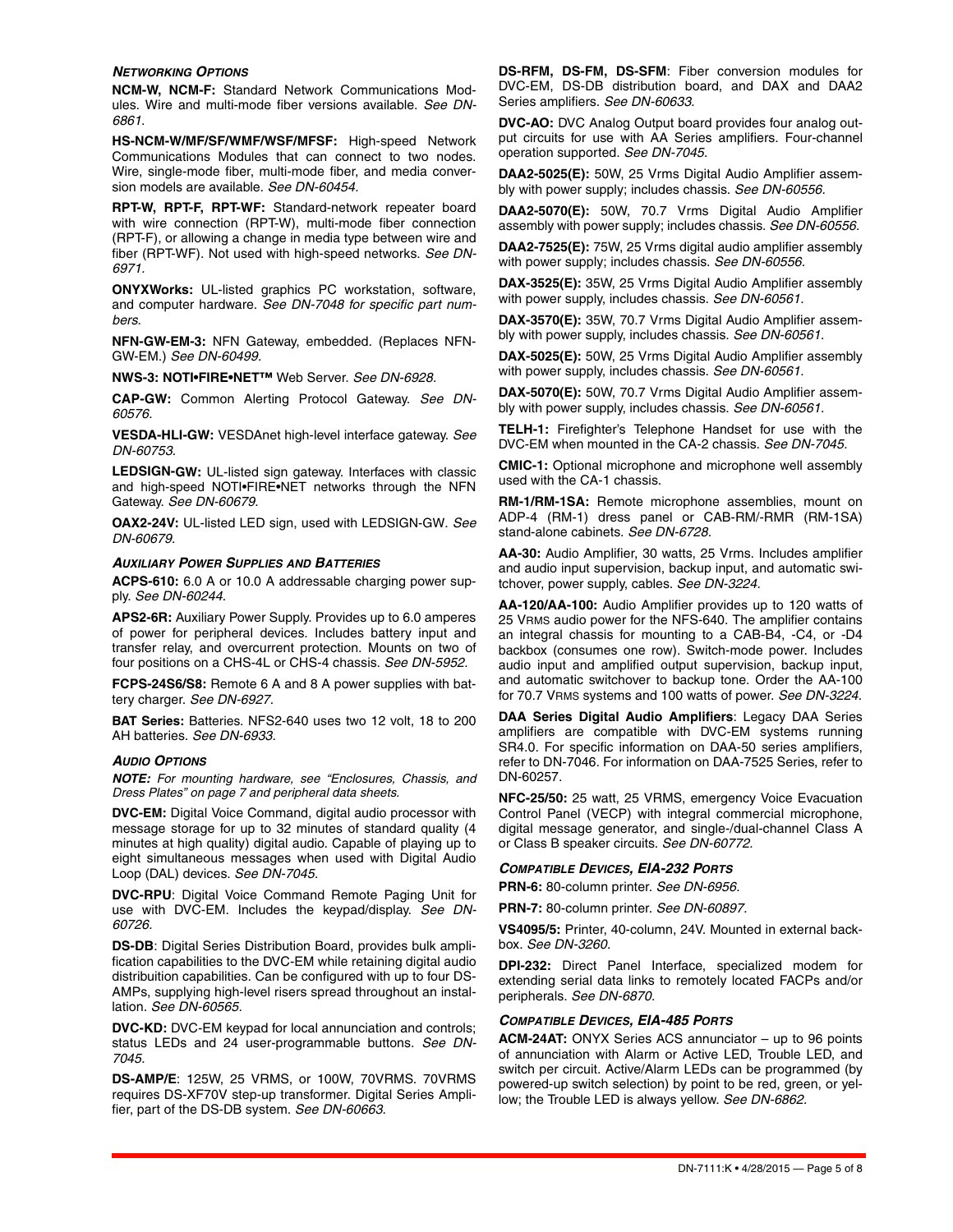**AEM-24AT:** Same LED and switch capabilities as ACM-24AT, expands the ACM-24AT to 48, 72, or 96 points. *See DN-6862.*

**ACM-48A:** ONYX Series ACS annunciator – up to 96 points of annunciation with Alarm or Active LED per circuit. Active/ Alarm LEDs can be programmed (by powered-up switch selection) in groups of 24 to be red, green, or yellow. Expandable to 96 points with one AEM-48A. *See DN-6862.*

**AEM-48A:** Same LED capabilities as ACM-48A, expands the ACM-48A to 96 points. *See DN-6862.*

**ACM-8R:** Remote Relay Module with eight Form-C contacts. Can be located up to 6,000 ft. (1828.8 m) from panel on four wires. *See DN-3558.* 

**FDU-80:** Terminal mode. 80-character, backlit LCD display. Mounts up to 6,000 ft. (1828.8 m) from panel. Up to 32 per FACP. *See DN-6820.* 

**LCD2-80:** Terminal and ACS mode. 80-character, backlit LCD display. Mounts up to 6,000 ft. (1828.8 m) from panel. Up to 32 per FACP. *See DN-60548.*

**LDM:** Lamp Driver Modules LDM-32, LDM-E32, and LDM-R32; remote custom graphic driver modules. *See DN-0551.*

**SCS:** Smoke control stations SCS-8, SCE-8, with lamp drivers SCS-8L, SCE-8L; eight (expandable to 16) circuits (HVAC only). *See DN-4818.*

**TM-4:** Transmitter Module. Includes three reverse-polarity circuits and one municipal box circuit. Mounts in panel module position (single-address-style) or in CHS2-M2 position. *See DN-6860.* 

**UDACT-2:** Universal Digital Alarm Communicator Transmitter, 636 channel. *See DN-60686.* 

**UZC-256:** Programmable Universal Zone Coder provides positive non-interfering successive zone coding. Microprocessorcontrolled, field-programmable from IBM®-compatible PCs (requires optional programming kit). Up to 256 programmable codes. Mounts in **BB-UZC** or other compatible chassis (purchased separately). *See DN-3404.*

### *COMPATIBLE INTELLIGENT DEVICES*

**FWSG Wireless SWIFT Gateway:** Addressable gateway supports wireless SLC devices. Not appropriate for ULC applications. *See DN-60820.* 

**FSA-5000:** Intelligent FAAST® XS Fire Alarm Aspiration Sensing Technology. Intelligent aspirating smoke detector for applications up to 5,000 sq.ft. For Canadian applications, order FSA-5000A.

**FSA-8000:** Intelligent FAAST® XM Fire Alarm Aspiration Sensing Technology. Intelligent aspirating smoke detector for applications up to 8,000 sq.ft. For Canadian applications, order FSA-8000A. *See DN-60792.* 

**FSA-20000:** Intelligent FAAST® XT Fire Alarm Aspiration Sensing Technology. Intelligent aspirating smoke detector for applications up to 28,800 sq.ft. For Canadian applications, order FSA**-**20000A. *See DN-60849.* 

**FSB-200:** Intelligent beam smoke detector. *See DN-6985.*

**FSB-200S:** Intelligent beam smoke detector with integral sensitivity test. *See DN-6985.*

**FSC-851:** FlashScan IntelliQuad Advanced Multi-Criteria Detector. *See DN-60412.* 

**FCO-851:** FlashScan IntelliQuad PLUS Advanced Multi-Criteria Fire/CO Detector. *See DN-60689.* 

**FSI-851:** Low-profile FlashScan ionization detector. *See DN-6934.* 

**FSP-851:** Low-profile FlashScan photoelectric detector. *See DN-6935.*

**FSP-851T:** FSP-851 plus dual electronic thermistors that add 135°F (57°C) fixed-temperature thermal sensing. *See DN-6935.*

**FSP-851R:** FSP-851, remote-test capable. For use with DNR(W). *See DN-6935.*

**FST-851:** FlashScan thermal detector 135°F (57°C). *See DN-6936.*

**FST-851R:** FlashScan thermal detector 135°F (57°C) with rate-of-rise. *See DN-6936.*

**FST-851H:** FlashScan 190°F (88°C) high-temperature thermal detector. *See DN-6936.* 

**FAPT-851:** FlashScan Acclimate Plus low-profile multi-sensor detector. *See DN-6937.*

**FSL-751:** FlashScan VIEW laser photo detector. See *DN-6886.*

**DNR:** InnovairFlex low-flow non-relay duct-detector housing (order FSP-851R separately). Replaces FSD-751PL/FSD-751RPL. *See DN-60429.* 

**DNRW:** Same as above with NEMA-4 rating, watertight. *See DN-60429.* 

**B224RB:** Low-profile relay base. *See DN-60054.* 

**B224BI:** Isolator base for low-profile detectors. *See DN-60054.* 

**B210LP:** Low-profile base. Standard U.S. style. Replaces B710LP. *See DN-60054.* 

**B501:** European-style, 4" (10.16 cm) base. *See DN-60054.* 

**B200S:** Intelligent programmable sounder base, capable of producing a variety of tone patterns including ANSI Temporal 3. Compatible with sychronization protocol. See DN-60054.

**B200S-LF:** Low-frequency version of B200S. See DN-60054.

**B200SCOA:** Based on B200SA, with added CO detector markings in English/French. For Canadian applications only.

**B200SR**: Sounder base, Temporal 3 or Continuous tone. *See DN-60054.* 

**B200SR-LF**: Low-frequency version of B200SR. *See DN-60054.* 

**FMM-1:** FlashScan monitor module. *See DN-6720.*

**FDM-1:** FlashScan dual monitor module. *See DN-6720.*

**FZM-1:** FlashScan two-wire detector monitor module. *See DN-6720.*

**FMM-101:** FlashScan miniature monitor module. *See DN-6720.*

**FTM-1:** Firephone Telephone Module connects a remote firefighter telephone to a centralized telephone console. Reports status to panel. Wiring to jacks and handsets is supervised. See DN-6989.

**FCM-1:** FlashScan control module. *See DN-6720.*

**FCM-1-REL:** FlashScan releasing control module. *See DN-60390.*

**FRM-1:** FlashScan relay module. *See DN-6720.*

**FDRM-1:** FlashScan dual monitor/dual relay module. *See DN-60709.*

**NBG-12LX:** Manual pull station, addressable. *See DN-6726.*

**ISO-X:** Isolator module. *See DN-2243.*

**ISO-6**: Six Fault isolator module. For Canadian applications order ISO-6A. *See DN-60844.* 

**XP6-C:** FlashScan six-circuit supervised control module. *See DN-6924.*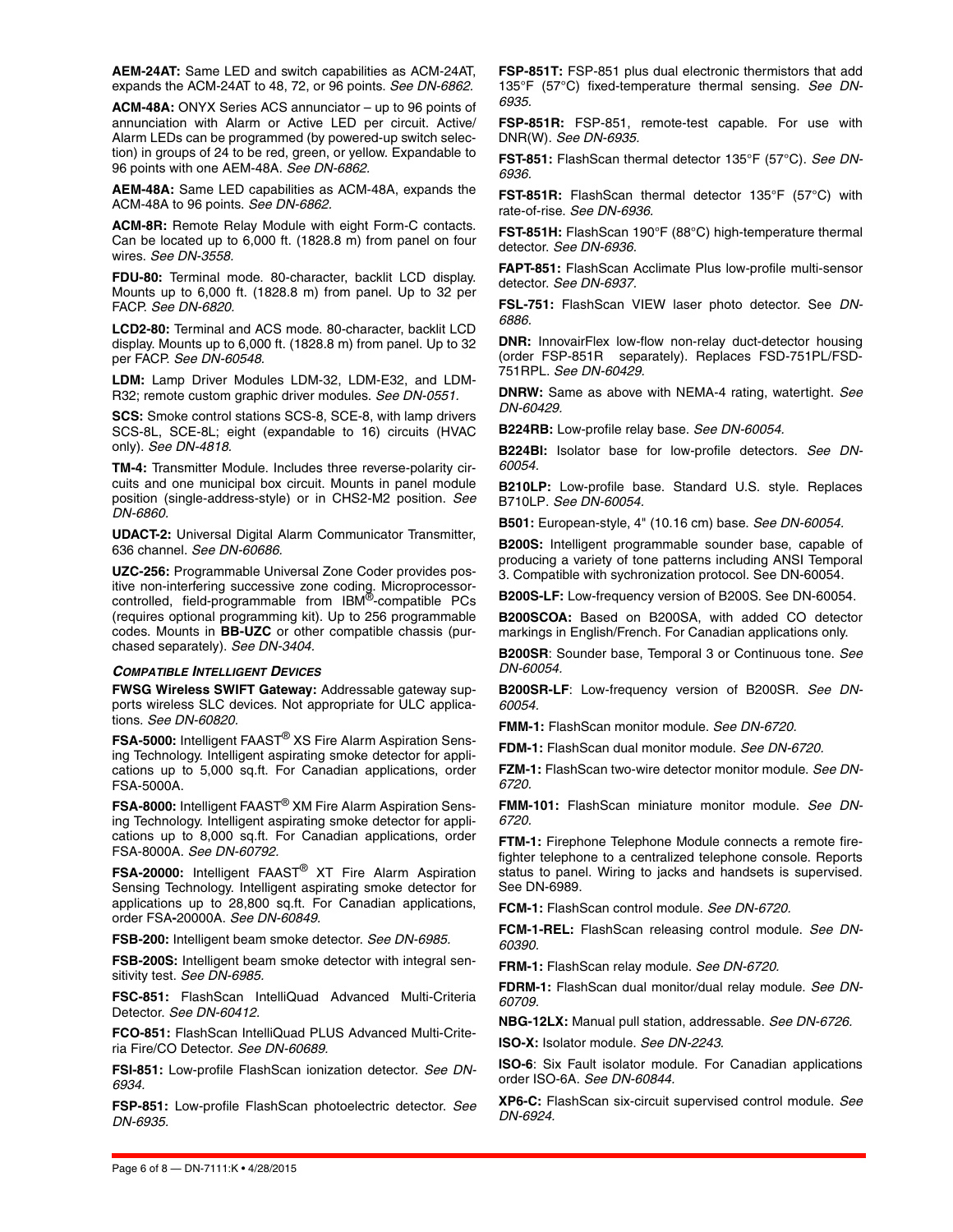**XP6-MA:** FlashScan six-zone interface module; connects intelligent alarm system to two-wire conventional detection zone. *See DN-6925.* 

**XP6-R:** FlashScan six-relay (Form-C) control module. *See DN-6926.* 

**XP10-M:** FlashScan ten-input monitor module. *See DN-6923.* 

**SLC-IM:** SLC integration module, for VESDAnet detectors. *See DN-60755.* 

#### *ENCLOSURES, CHASSIS, AND DRESS PLATES*

**CAB-4 Series Enclosure:** NFS2-640 mounts in a standard CAB-4 Series enclosure (available in four sizes, "A" through "D"). Backbox and door ordered seperately; requires BP2-4 battery plate. A trim ring option is available for semi-flush mounting. *See DN-6857.*

**EQ Series Cabinets:** EQ series cabinets will house amplifiers, power supplies, battery chargers and control modules. EQ cabinets are available in three sizes, "B" through "D". *See DN-60229. .* 

**CAB-BM Marine System:** Protects equipment in shipboard and waterfront applications. Also order **BB-MB** for systems using 100 AH batteries. For a full list of required and optional equipment, see *DN-60688.* 

**CHS-4:** Chassis for mounting up to four APS-6Rs.

**CHS-4L:** Low-profile four-position Chassis. Mounts two AA-30 amplifiers or one AMG-E and one AA-30.

**DP-1B:** Blank dress panel. Provides dead-front panel for unused tiers; covers DAA2/DAX series or AA-series amplifier.

**NFS-LBB:** Battery Box (required for batteries larger than 26 AH).

**NFS-LBBR:** Same as above but red.

**CHS-BH1:** Battery chassis; holds two 12.0 AH batteries. Mounts one the left side of DAA2 chassis. See DN-7046.

**CA-1:** Chassis, occupies one tier of a CAB-4 Series enclosure. The left side accommodates one DVC-EM and a DVC-KD (optional); and the right side houses a CMIC-1 microphone and its well (optional). *See DN-7045.*

**CA-2:** Chassis assembly, occupies two tiers of a CAB-4 Series enclosure. The left side accommodates one DVC-EM mounted on a half-chassis and one NCA-2 mounted on a half-chassis. The right side houses a microphone/handset well. The CA-2 assembly includes CMIC-1 microphone. ADDR Series doors with two-tier visibility are available for use with the CA-2 configuration: ADDR-B4, ADDR-C4, ADDR-D4 (below).

**CFFT-1:** Chassis to mount firefighter's telephone and one ACS annunciator in a CAB-4 row. Includes TELH-1 firefighter's handset for the DVC-EM, chassis, phone well and mounting hardware. Order DP-CFFT dress panel separately.

**DP-CFFT:** CFFT-1 dress panel. Requires BMP-1 if no ACS annunciator is installed.

**ADDR-B[4\\*:](#page-6-0)** Two-tier-sized door designed for use with the CA-2 chassis configuration. ADDR Series doors are similar to CAB-4 Series "DR" doors, but a clear window space exposes the top two tiers of the CAB-4 enclosure. Use an SBB-B4 backbox with the ADDR-B4. *See DN-7045, DN-6857.* 

**ADDR-C[4\\*:](#page-6-0)** Three-tier-sized door, designed for use with the CA-2 chassis configuration. ADDR Series doors are similar to CAB-4 Series "DR" doors, but a clear window space exposes the top two tiers of the CAB-4 enclosure. Use an SBB-C4 backbox with the ADDR-C4. *See DN-7045, DN-6857.* 

**ADDR-D[4\\*:](#page-6-0)** Four-tier-sized door designed for use with the CA-2 chassis configuration. ADDR Series doors are similar to CAB-4 Series "DR" doors, but a clear window space exposes the top two tiers of the CAB-4 enclosure. Use an SBB-D4 backbox with the ADDR-D4. *See DN-7045, DN-6857.* 

<span id="page-6-0"></span>**\***Use ADDR-B4/C4/D4 when CA-2 chassis is installed in top two rows with NCA-2 or BP-CA2. Use standard door when CA-2 is not installed in top two rows. For additional configuration information, see the DVC application guide on http://esd.notifier.com.

**DPA-1:** Dress panel, used with the CA-1 chassis when configured with a DVC-EM, DVC-KD, and CMIC-1. *See DN-7045.* 

**DPA-2B:** Dress panel used with CA-2 chassis assembly.

**VP-2B:** Dress panel, required when CA-2 chassis is installed in the top two cabinet rows.

**DPA-1A4:** Dress panel, used with the CA-1 chassis when the CMIC-1 is not used. Provides mounting options on right two bays for two ACS annunciators, or for blank plates. *See DN-7045.* 

**BP-CA2:** Blank plate for CA-2 chassis.

**BB-UZC:** Backbox for housing the UZC-256 in applications where the UZC-256 will not fit in panel enclosure. Black; for red, order BB-UZC-R.

**SEISKIT-CAB:** Seismic mounting kit. Required for seismiccertified applications with NFS2-640 and other equipment mounted in CAB-4 Series Enclosures. Includes battery bracket for two 26 AH batteries.

**SEISKIT-LBB:** Seismic kit for the NFS-LBB. Includes battery bracket for two 55 AH batteries.

### *OTHER OPTIONS*

**411:** Slave digital alarm communicator. See DN-6619.

**411UDAC:** Digital alarm communicator. See DN-6746.

**IPDACT-2/2UD, IPDACT Internet Monitoring Module:** Connects to primary and secondary DACT telephone output ports for internet communications over customer-provided Ethernet connection. Requires compatible Teldat VisorALARM Central Station Receiver. Can use DHCP or static IP. *See DN-60408.*

**IPCHSKIT:** IP Communicator Chassis Mounting Kit. For mounting an IPDACT-2/2UD onto the panel chassis or CHS-4 series chassis. Use IPENC for external mounting applications.

**IPSPLT:** Y-adapter option allow connection of both panel dialer outputs to one IPDACT-2/2UD cable input.

**IPENC:** External enclosure for IPDACT, includes IPBRKT mounting bracket; Red. For Black order IPENC-B.

**IPGSM-4G:** Internet and Digital Cellular Fire Alarm Communicator. Provides selectable configurable paths: cellular only, IP only, or IP primary with cellular backup. Connects to the primary and secondary ports of a DACT. For Canadian applications order IPGSM-4GC. *See DH-60769.* 

*NOTE: For other options including compatibility with retrofit equipment, refer to the panel's installation manual, the SLC manual, and the Device Compatibility Document.* 

# **System Specifications**

#### *SYSTEM CAPACITY*

- Intelligent Signaling Line Circuits ............1 expandable to 2
- Intelligent detectors ......................................... 159 per loop
- Addressable monitor/control modules .............. 159 per loop
- Programmable software zones......................................... 99
- Special programming zones............................................. 14
- LCD annunciators per CPU2-640/-640E and NCA-2 *(observe power)*............................................. 32 • ACS annunciators per
- CPU2-640/-640E.......................... 32 addresses x 64 points